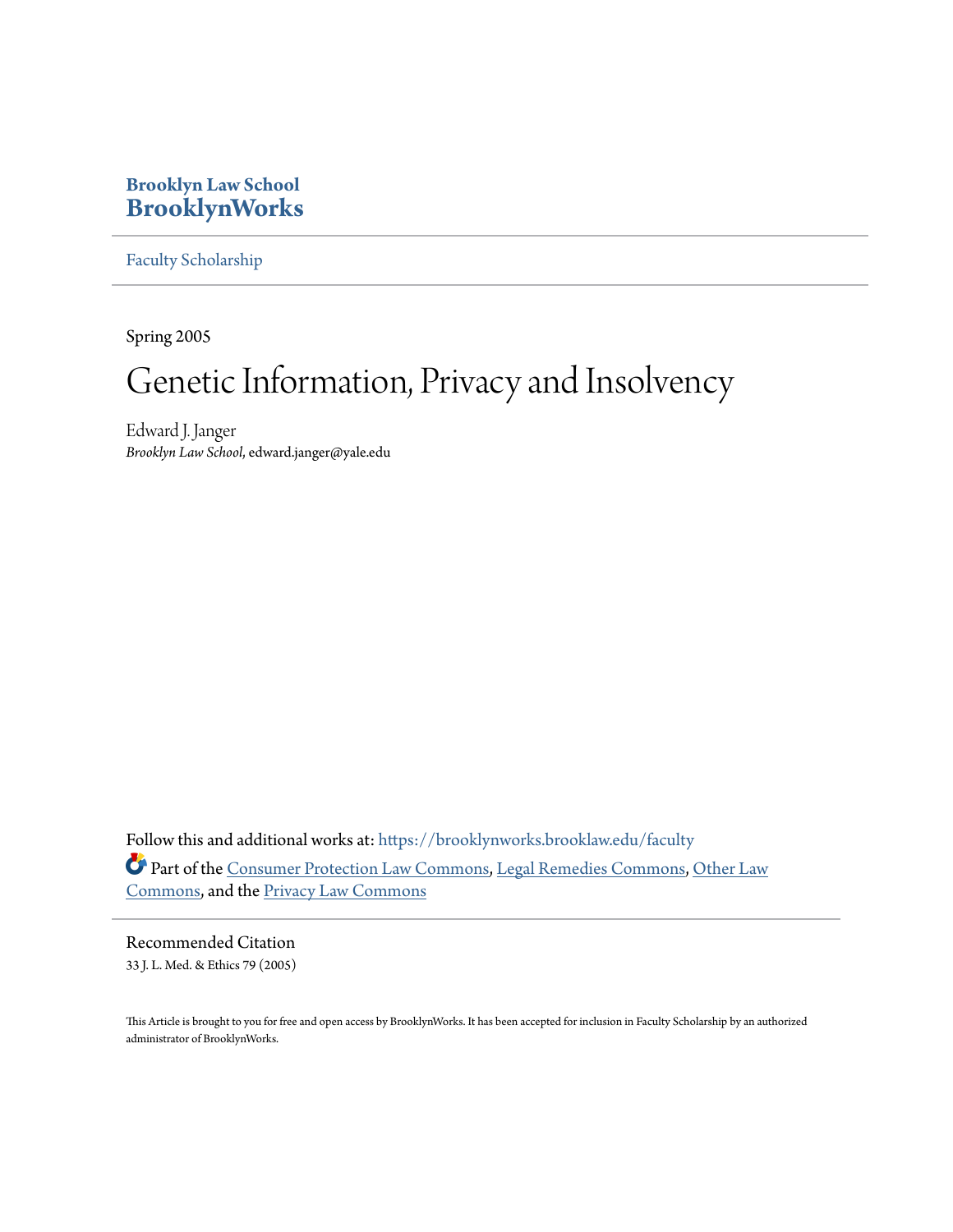# **Genetic** Information, Privacy and Insolvency

*Edward J. Janger*

iobanks hold out the prospect of significant public and private benefit, as genetic information **B** contained in tissue samples is mined for information. However, the storing of human tissue samples and genetic information for research and/or therapeutic purposes raises a number of serious privacy and autonomy concerns.<sup>1</sup> These concerns are compounded when one considers the possibility that a biobank or its owner might go bankrupt.2 Insolvency impairs the ability of enforcement regimes, and liability-based regimes in particular, to enforce legal norms. 3 The goal of this essay is to develop guideposts for thinking about private and public enforcement of privacy imposed by donors on tissue samples and/or genetic information when a biobank becomes insolvent.

As with any form of nonpublic, personally identifiable information, the use of human tissues for purposes other than those for which they were donated ("secondary use") raises important substantive policy issues. When I consent to medical treatment, do I consent to have my blood used in a research study? Is this consent limited to the doctors at the hospital where I am treated? What about private pharmaceutical companies, attempting to develop drug treatments? If I do consent to such secondary use, do I waive any rights to share in the financial benefits earned by any therapy developed using my tissue? If my consent was procured hastily on the eve of emergency surgery, and as a precondition to that surgery, should any such consent be viewed as binding?4 These concerns can be respectively categorized as **(1)** scope of consent (what did I agree to?), (2) permissible secondary use (what uses of my tissue are permissible even though I did not expressly consent to them?), and adhesion (was my consent meaningful and voluntary?). Unavoidably, these substantive concerns will inform this article, but they are not its focus: The focus of this essay is on remedies, and specifically how best to enforce limitations on secondary use when a biobank becomes insolvent. The key, I argue, is to tie the use restrictions directly to the information (or sample) *itself,* rather than focusing, as most regulation does, on the *act* of transferring information.

This article proceeds in three steps. Part I describes a typology of remedies for privacy violations that depends on whether rights are enforced through a property based regime, a liability based regime or a regime of public enforcement. Part II explains how the choice of enforcement regime affects the level of protection accorded a privacy entitlement when a biobank becomes

Edward J. Janger J.D., *is a Professor of Law at Brooklyn Law School. He received a B.A.from Yale in 1983 and a J.D.from the University of Chicago in 1987.*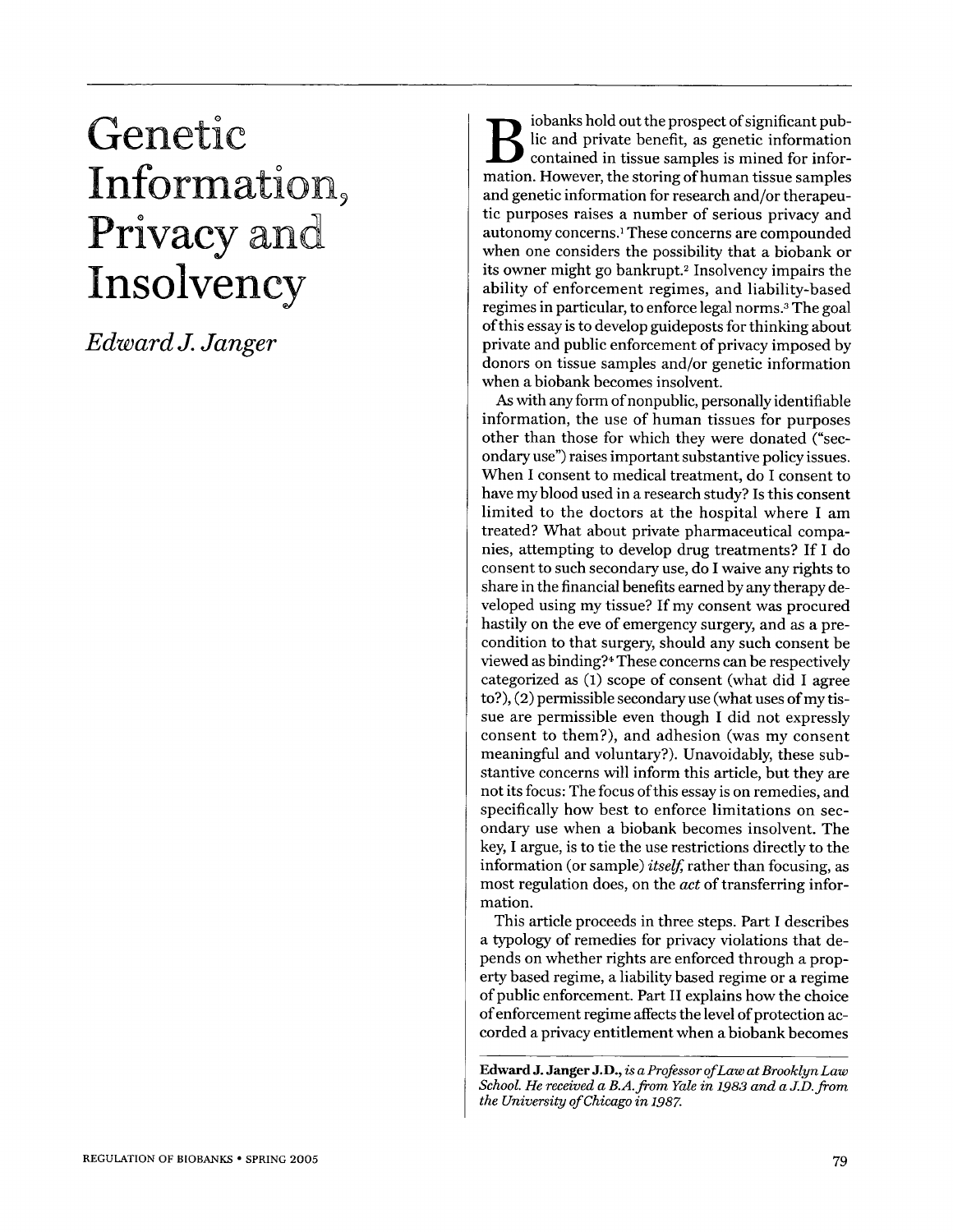The storing of human tissue samples and genetic information for research and/or therapeu purposes raises a number of serious priva and autonomy concerns. These concerns compounded when one considers the pos that a biobank or its owner might go ban

insolvent. Liability based protection focuses on the act of transfer and gives the least protection in bankruptcy. Property based protection focuses on the item itself, and provides substantially more.<sup>5</sup> Public enforcement regimes are unaffected by bankruptcy, but the level of protection is indeterminate, depending on how prosecutorial resources are allocated, and on whether restrictions on tissue or information use "run with the sample:' Part III explores the problems for biobanking that may be created by a purely property based regime. While property based protection provides the greatest protection for donor autonomy, the property right created should not be freely and completely alienable, nor should it be absolute. Adhesion, bounded rationality, and information asymmetry have the potential to render even property-based protection no protection at all.6 At the same time, absolute protection of genetic privacy has the potential to destroy the common benefits obtained through the aggregation of data.7 This article concludes by suggesting a collective mechanism for empowering bankruptcy courts to use a *cy pres* approach rooted in the bankruptcy concept of "adequate protection" to balance privacy protections with research and therapeutic imperatives.

#### The Question

To facilitate discussion, a concrete fact pattern might be helpful. Imagine that Paul Patient goes to the doctor for a cancer treatment. Dave Doctor asks Patient if he will agree to provide a blood sample for a biobank ("Biobank") that his hospital is building to help study genetic link factors in cancer, and perhaps develop a new treatment. Patient agrees, authorizing Biobank to use his blood sample and related information for "research devoted to identifying the role of genetics in cancer and to develop new therapies:' For two years, the project runs along as expected, making some important advances.

Then Doctor's hospital finds itself in financial difficulty. A private pharmaceutical company, called Genscreen, offers the hospital (and Doctor's project) a significant amount of money for access to the blood samples collected by Doctor, and for access to the information (excluding names) about those samples in Doctor's database. Instead of using the samples to identify cancer risks and develop treatment, Genscreen intends to develop a cheap screening device which will identify ge**cy** netic risk of cancer and allow insurance companies to exclude people with high risk from coverage. This is not the purpose for which Donor donated his blood, nor is it a use for which he gave consent, nor would he give consent if asked. What

happens if the Biobank goes bankrupt? Can it sell samples to Genscreen in violation of its promises to Patient? Does Patient have a breach of contract claim? What happens to Patient's breach of contract claim in bankruptcy? Should the answer to these questions change if the purchaser of the data is seeking to develop a cure for heart disease?

#### **Property, Liability and Public Enforcement: Outside of** Bankruptcy

Outside of bankruptcy, the status of Patient's claim receives different levels of protection depending on how Patient's rights are characterized. They may be protected, to use Calabresi and Melamed's dichotomy, by a "property" rule, a "liability" rule, or to reach beyond the Calabresian terminology, by public enforcement (which may in turn be civil or criminal).8 Calabresi and Melamed draw the line between property and liability based on whether an obligor such as Biobank can choose to breach its obligation and pay damages - a liability rule, or the obligation will be enforced by an affirmative order, and enforced by contempt, punitive damages, or criminal sanction - a property rule.9 Others have focused on whether the right binds specific people, or whether the entitlement runs with an object, or bundle of entitlements.1° As Hansmann and Kraakman put it:

For our purposes, the attribute that distinguishes a property right from a contract right is that a property right is enforceable, not just against the original grantor of the right, but also against other persons to whom possession of the asset, or other rights in the asset, are subsequently transferred.<sup>11</sup>

These two definitions are not necessarily inconsistent. However, the focus is different. Under the Calabresian approach to property, the focus is on the ability of the rights holder to unilaterally veto any transfer. Under the Hansmann and Kraakman approach, the focus is not on veto, but on whether any subsequent taker of the "property" takes subject to the rights of the initial transferor.

The question of public versus private enforcement, by contrast, goes to standing, rather than the nature of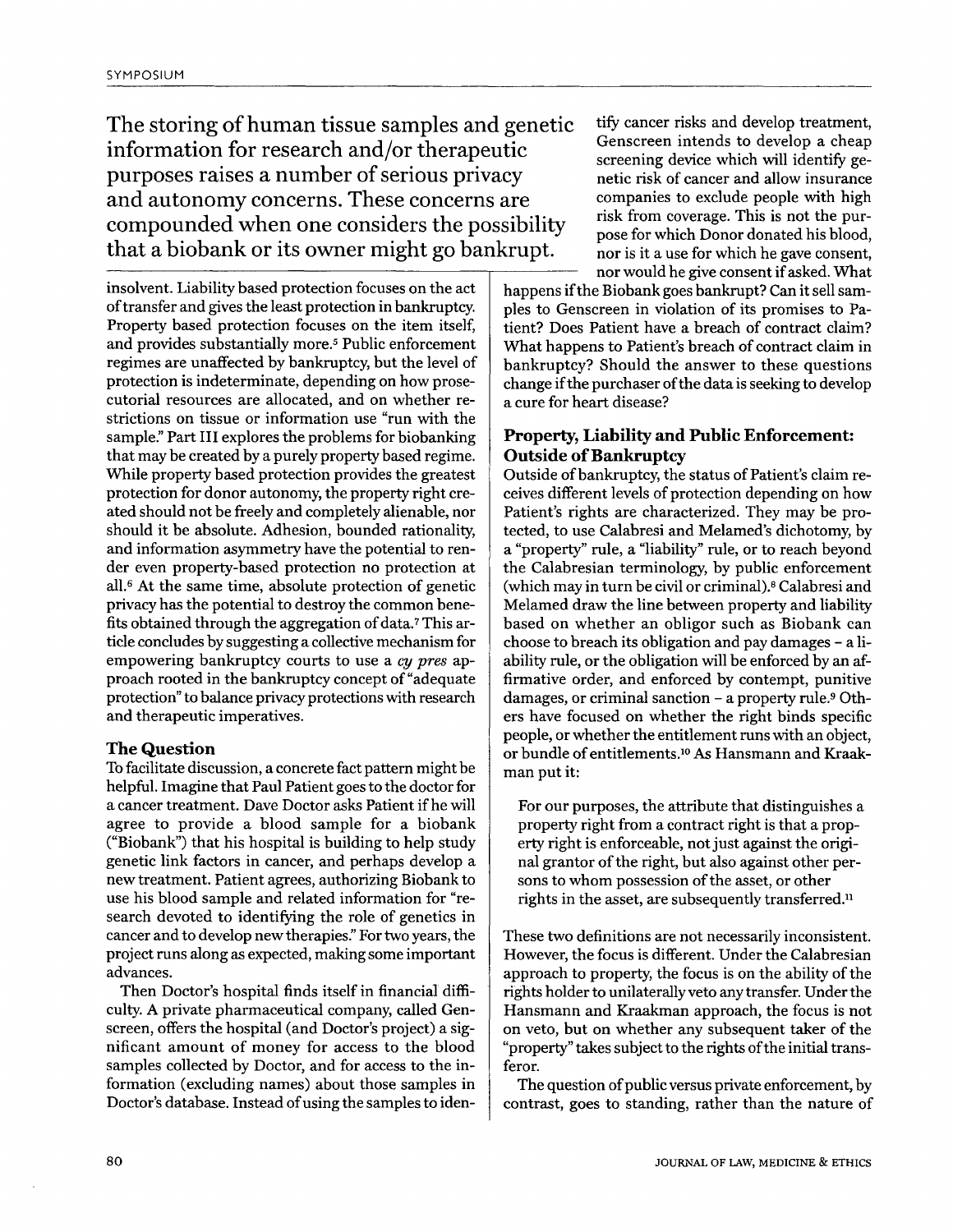the remedy *per se.* Entitlements may be enforceable through both public and private right of action, or they may be enforceable only privately, or only by public officials. Public enforcement may be property-like, in that violation is criminal, or enforced through high fines or statutory damages, or the relief can be liability-like, compensatory in nature, and tied to actual damage caused. The difference between public enforcement and private enforcement is that a party driven system is traded for, or supplemented by, a regime of prosecutorial discretion.





How does the law protect promises not to share information with companies like Genscreen? To the extent that they are based in contract, the focus is on Biobank's promise to Patient. The general rule is that Patient's rights are only against Biobank, and are protected only by a liability rule. Patient's rights can only be asserted against the contracting party. Patient's rights do not inhere in the information or the sample itself. The principal remedy for contractual violations is compensatory damages.12 While specific performance of the promise through injunctive relief may be available, such relief is considered extraordinary,'3 and, as discussed below, is of limited use in bankruptcy.1 4 While federal copyright and patent law give the status of property to certain forms of intellectual property, the same is not true for personal information, or for non-disclosure promises. The promise not to disclose, except for the purposes consented to, does not carry with it a veto right, or a right that runs with the Paul Patient's blood sample.<sup>15</sup>

Contract law is not the only source of protection, however. There are a number of federal statutes that might enhance privacy protection through public enforcement. For example, Section 5 of the Federal Trade Commission Act (FTC) protects against deceptive trade practices. 16 The FTC has acted to enforce privacy promises under Section 5,<sup>17</sup> and they would likely be troubled by sale of tissue in a biobank in violation of a promise not to do so. States also have their own deceptive trade

practices acts, some of which provide for private rights of action, which may give rise to a right to an injunction.Is The recently promulgated Health Insurance Portability and Accountability Act (HIPAA) regulations also place limit on disclosure of personal information without consent.19 Neither the FTC Act, nor the HIPAA regulations provide for a private right of action. Thus, enforcement is subject to prosecutorial discretion and is not party driven.

Finally, about 25 states have enacted statutes which give some form of protection to the privacy of genetic information. The various approaches reflect little consistency. Some give genetic information express status as property. Others give property-like protection, in that they prohibit use of genetic information without consent, regardless of how the information was obtained. Others give only liability based protection. Some provide only for public enforcement, some allow a private right of action. A table is set forth in the Appendix to this article. Manyjurisdictions, however, say nothing, and offer no specific protection beyond state common law, and the federal overlays described above.

#### **Property, Liability and Public Enforcement** in Bankruptcy

The distinction between property, liability, and public enforcement is important outside of bankruptcy. The importance is even greater when a debtor becomes insolvent. Property rights are generally respected in bankruptcy, while liability based claims are generally discharged, and paid, if at all, in cents on the dollar.

#### *Treatment of Contract (Liability-based) Claims in Bankruptcy*

Both inside and outside of bankruptcy, the insolvency of a debtor undercuts the effectiveness of a liabilitybased regime. Outside of bankruptcy, this is manifested through the so-called "judgment proof" problem. A debtor who is going to be unable to pay a damage judgment may have less compunction about invading the rights of others.20

Imagine, for example, that, in an effort to stave off bankruptcy, Biobank sells Patient's information to Genscreen. Assume that this is a breach of contract, and would give rise to liability. One problem common to privacy contexts is that the damages for such a disclosure are difficult to calculate. Even assuming, however, that Patient could prove damages of, say, \$1,000, his recovery will be significantly less than that.

If Biobank or its owner files for bankruptcy, a number of aspects of bankruptcy law undercut the enforcement of promises like that of Biobank to Patient. First, when a debtor files for bankruptcy, an automatic stay goes into effect which prohibits any action to collect on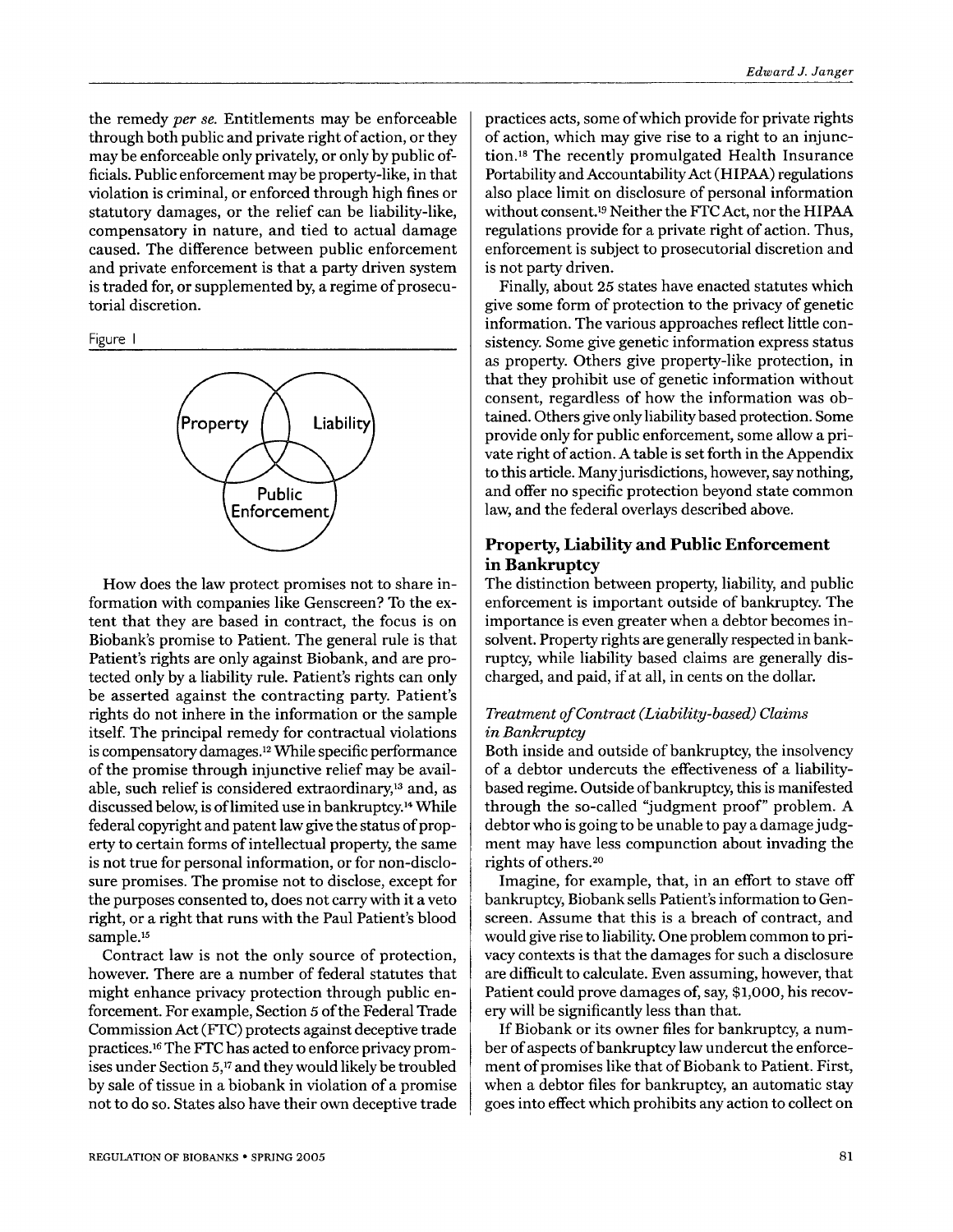of the bankruptcy case, those obligations are dis-<br>charged.<sup>22</sup> Second, while Patient would be free to

assert a claim for breach of contract in Biobank's bankruptcy case, damages would be treated as general unsecured claims, and paid pro *rata* with other such claims, likely in cents on the dollar.<sup>23</sup> For example, if Biobank has outstanding unsecured claims of \$100,000, and unencumbered assets of \$15,000, then Patient's recovery will only be fifteen cents on the dollar, or \$150. Biobank will

not have fully internalized the harm caused by its acts. Indeed, if the only safeguard against disclosure of information is a contract claim, this same principle of discharge and pro rata distribution may allow Biobank to sell Patient's information post-bankruptcy, in the interest of maximizing the value of its assets for the benefit of its creditors. Similarly, if Biobank's promise of confidentiality is treated as an executory contract, Biobank will likely have the power to "reject" or breach the promise post-petition and have Patient's claim treated as "prepetition,' and dischargeable.24 Even if the contract is entitled to specific enforcement outside of bankruptcy, the trustee's strong-arm power may render that property-like protection "avoidable" and unenforceable against creditors.25 If the contract is viewed as non-executory, then rejection may not even be necessary.<sup>26</sup>

#### *Property*

By contrast, if Patient is viewed as "owning" his genetic information, then Patient will receive better treatment in bankruptcy. If an obligation of the debtor is secured by an interest in specific property of the debtor, the creditor will be treated as having a "secured claim."27 Secured status confers on the creditor a number of benefits. First, in any distribution, the secured creditor is entitled to receive payment of the value of his or her collateral.<sup>28</sup> More generally, if property of the debtor is encumbered by an interest that would be enforceable against third parties outside of bankruptcy, subject to certain specific avoiding powers, discussed below, that encumbrance will be respected. Finally, and most importantly, there are restrictions on the debtor's ability to sell the property free of the non-debtor's property interest.29

Unlike patent, copyright, or other forms of intellectual property, there is no federal statute giving personal information the status of property. In the absence of a special statute conferring such a right, Patient will not have the status of an owner, entitled to adequate protection. Four states have enacted statutes that purport

or enforce a prepetition obligation.<sup>21</sup> At the conclusion to grant Patient a "property interest" in personal infor-<br>of the bankruptcy case, those obligations are dis-<br>mation. Those states are: Colorado, Florida, Georgia and Louisiana. The nature of the property right in each

> By contrast, if Patient is viewed as "owning" his genetic information, then Patient will receive better treatment in bankruptcy. If an obligation btor is secured **by** an interest in specific property of the debtor, the creditor will be treated as having a "secured claim."

> > state is different. In none of them, however, is the "property" right one that would entitle Patient to preferred treatment in bankruptcy.

> > For example, in Georgia, while legislative findings characterize genetic information as "property" they only provide a remedy in the event that an insurer misuses the information. The statute does not provide a right of action in the event that Biobank itself misuses the information. Louisiana, by contrast, gives some meaning to the concept of "property," by saying that storing genetic information without authorization will give rise to liability and in some cases treble damages. However, even these statutes which purport to create a property right don't necessarily give Patient rights beyond damages.

> > Even if Patient is given a property interest in tissue samples and/or genetic information, the power of the debtor to sell assets free and clear of liens and interests under 363(f) may pose some risk. Section 363(f) provides:

(f) The trustee may sell property under subsection (b) or (c) of this section free and clear of any interest in such property of an entity other than the estate, only if:

(1) applicable nonbankruptcy law permits sale of such property free and clear of such interest; (2) such entity consents;

(3) such interest is a lien and the price at which such property is to be sold is greater than the aggregate value of all liens on such property; (4) such interest is in bona fide dispute; or (5) such entity could be compelled, in a legal or equitable proceeding, to accept a money satisfaction of such interest.<sup>30</sup>

Thus, in bankruptcy, a debtor has the ability to sell free and clear of liens *and* interests, so long as any one of the five criteria listed in 363(f) is satisfied, and the interest holder is provided with adequate protection of its interest under section 363(e). Thus, whether section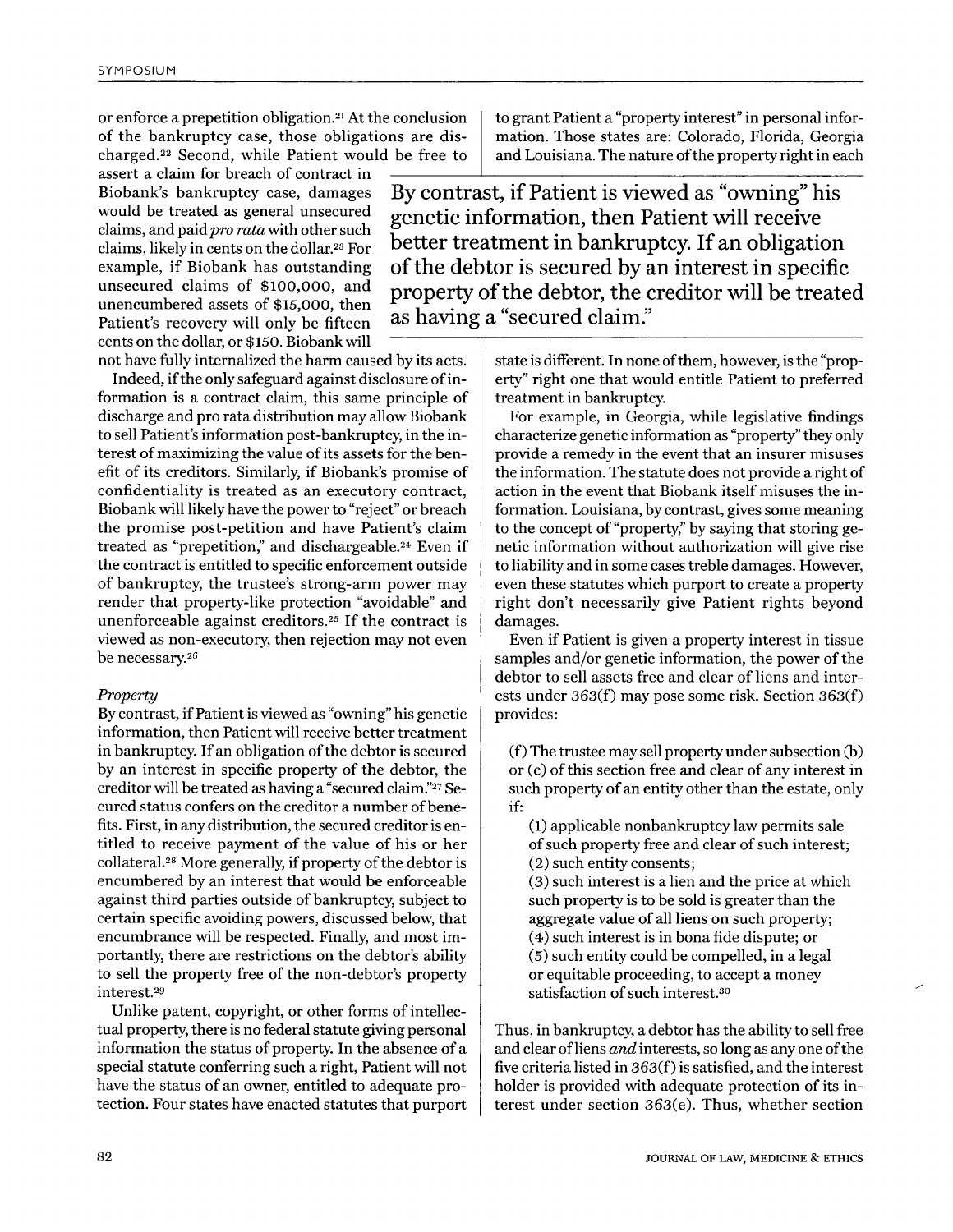363(f) will permit sale of tissue samples or genetic information free and clear of a promise not to do so will depend on the nature of the protection given to that right outside of bankruptcy. If a liability rule is used  $(f)(1)$  will apply. Even if the protection is in the nature of a lien, or a statutory fine, then  $(f)(3)$  or  $(f)(5)$  might apply. If the lien or interest can be stripped off, the in-

terest holder is still entitled to adequate protection of that interest.<sup>31</sup> However, the nature of that protection will again turn<br>on the nature of the underlying interest. Under current law, the status is uncertain at best. bankruptcy of a biobank.

The general rule is that debtors cannot

sell property out from under restrictive covenants or other property interests that are not in the nature of a lien. For example, in *Gouveia v. Tazbir <sup>2</sup>*a debtor was unable to sell real property free and clear of restrictive covenants contained in the debtor's deed. However, bankruptcy courts, when considering whether to allow an asset to be sold free of an encumbrance must weigh the impact of prohibiting the sale on the bankruptcy case as a whole. Recent cases manifest this tension. In a recent ninth Circuit case, *In re Rodeo Canyon Development Corporation,33* the Ninth Circuit held that a bankruptcy court could not sell property free and clear of interests until it had first adjudicated the status of the asserted ownership interest. By contrast, in *In re Trans WorldAirlines,* the Third Circuit held that where TWA was selling all of its assets to American Airlines, that sale could be accomplished free and clear of certain successor liability claims, on the theory that those claims could be reduced to a money judgment.<sup>34</sup> And, in *Precision Industries v. Qualitech Steel,3 5* the Seventh Circuit held that property encumbered by a lease could be sold free and clear of that lease, even where other provisions of the Bankruptcy Code would have prevented such sale (if the lessee had objected at the time). Where the assets of an entire business are being sold, and the package has value which exceeds those of its individual parts, courts have shown a willingness to stretch the limits of section 363(f) to get the job done. 36 While adequate protection is still available under section 363(e), it is difficult to figure out how to give meaning to that term where genetic privacy is concerned.

#### *In Personam v. In Rem*

Figuring out how and when to permit transfer of tissue samples and genetic information free of Patient's consent is the key question posed by bankruptcy. The key incident of "property" that can mitigate the effect of bankruptcy on privacy is to focus on the "in rem" nature of property rights. Calabresi and Melamed focus on the

distinction between rights enforceable through damages and rights enforceable by affirmative order. As noted above, Hansmann and Kraakman focus instead on rights that run with the property. Here, the Louisiana statute is illustrative. It contains a restriction on "onward transfer." It is not just Biobank's transfer of Patient's genetic information to Genscreen that vio-

A regime which subjects users to liability unless they can demonstrate consent of the donor mitigates the harm caused to donors by the

> lates the statute. Any storage or use of the information without Patient's consent would subject Genscreen to liability. In short, a regime which subjects users to liability unless they can demonstrate consent of the donor mitigates the harm caused to donors by the bankruptcy of a biobank.

> Under current law, however, the focus of state law regulating transfer and use of genetic information seems calculated to maximize the effect of bankruptcy rather than to minimize it. As noted above, only four states characterize the privacy entitlement as property. To the extent that other states have passed statutes safeguarding genetic privacy, 25 states prohibit unauthorized transfer of information. Only **11** prohibit genetic testing without consent, 5 prohibit accessing genetic information without consent, and 6 prohibit retaining genetic information without consent. Thus, the most common form of regulation focuses on unauthorized transfer of genetic information. This is an important protection, but because it focuses on the transferor, rather than the user of the information, the effect is *in personam* rather than *in rem,* and the insolvency of the transferor is likely to limit the effect of such regulation. Regulations that prohibit access, use or storage of information without consent reach beyond the single insolvent transferor, and deprive the information (unaccompanied by consent) of its value.

#### *Public Enforcement*

Bankruptcy has somewhat less serious impact on rights that are protected by public enforcement. The automatic stay in bankruptcy contains an exception for both criminal prosecutions, and litigation aimed at protecting "public safety."<sup>37</sup> To give one example, a company known as Toysmart sought to sell customer lists in bankruptcy after promising prior to bankruptcy not to do so. The FTC sought to enjoin the sale under Section 5 of the FTC Act, and obtained an injunction. The action by the FTC was not stayed, and the sale was blocked. State and federal statutory schemes that pro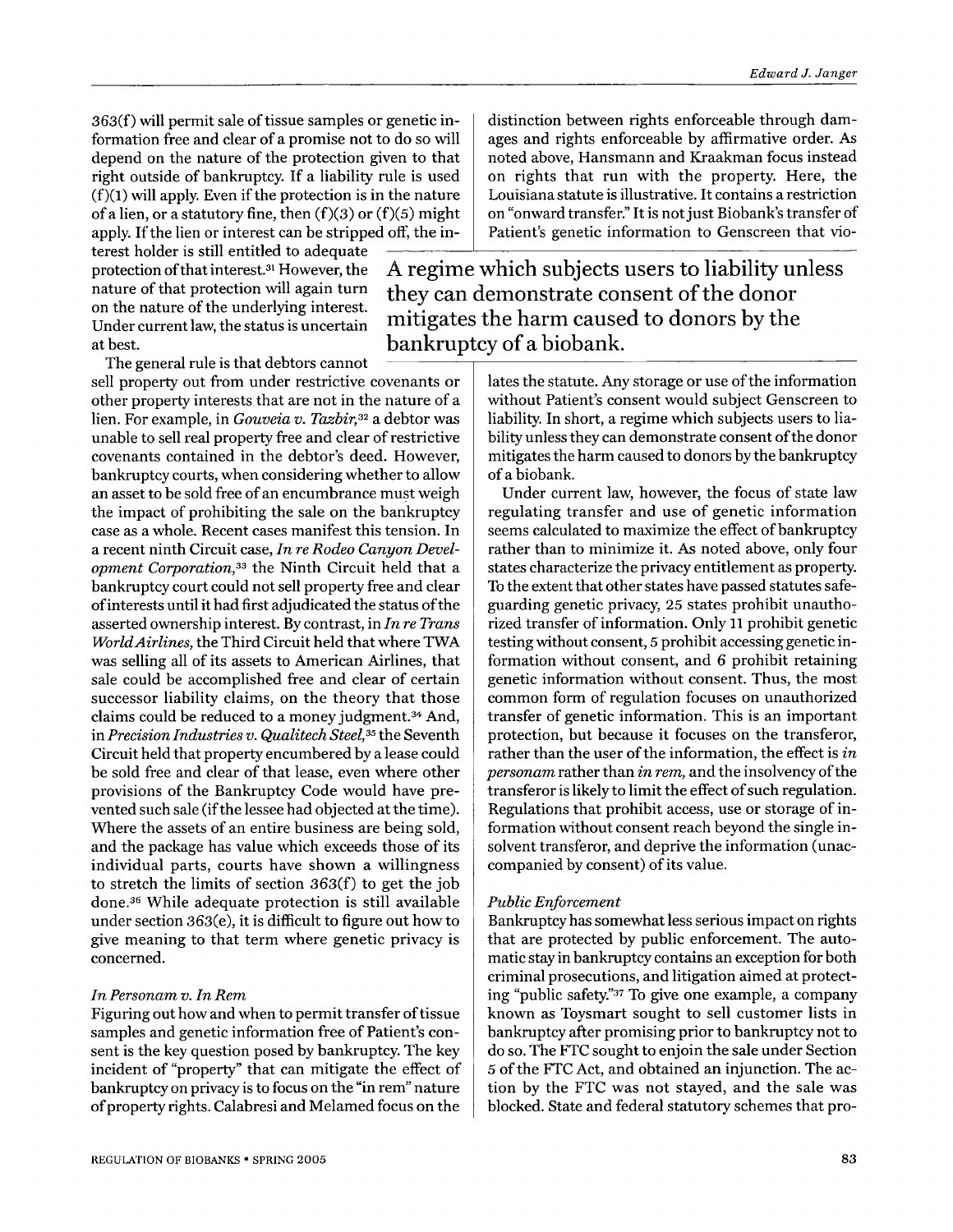vide for public enforcement and injunctive relief as part of the remedial scheme are not affected by the bankruptcy of a biobank.

Public enforcement is not a panacea, however. Where the disclosure happens before the enforcement action can be brought, insolvency will still limit the impact of enforcement where the remedies are limited to monetary damages or fines. Such fines while assertable in the bankruptcy, may be subject to subordination, to the extent that they are non-compensatory, and even if not subordinated will be payable in cents on the dollar.<sup>38</sup> Perhaps more important, however, than the right to public enforcement *per se* is the ability to enforce Biobank's privacy obligations on subsequent holders of Patient's information.

#### **II.**

As discussed above, the principal effect of bankruptcy on a regime seeking to protect the privacy of personal information in biobanks is to limit the effectiveness of monetary remedies as a disincentive to disclosure. This presents a problem under current law. While a number of federal statutes provide for public enforcement of genetic privacy and a number of states have statutes that create private rights of action, the default is that the protection of genetic privacy lies in contract, and contract rights are enforced through liability rules.

There are two remedies for this problem. Both remedies involve giving genetic information the attributes of property. The first might be to give the donor of genetic information a right in the nature of a lien, which would be entitled to adequate protection. This would provide some protection to the information insofar as it was being used by the debtor in bankruptcy, and it would require compensation if the information was sold. But liens are generally satisfied by selling the property subject to the lien, and by paying the proceeds to the lienholder. Where the harm caused by disclosure of genetic information is principally dignitary, and where the value of a particular tissue sample is relatively small, this protection may be little better than a liability rule. Second, we might follow the lead of Louisiana and prohibit any use of the information without authorization. In other words, genetic information would be treated as another form of intellectual property, where any use must be pursuant to a license from the creator/donor. If protection of Patient's privacy is the goal of the statute, then an essential attribute of any property regime is that Patient's conditions on the use of his information run with the information itself.

However, while minimizing the effect of bankruptcy on privacy protections is a laudable goal where genetic information is involved, there are problems with a pure property regime that need to be addressed. These problems fall into two broad categories: **(1)** market imperfections and (2) coordination problems. The first leads to the underprotection of privacy in a simple property regime, and the second focuses on inefficiencies and welfare loss caused by overprotection of property rights in a simple property regime. I will discuss these in order.

First, one concern about a simple property regime goes to the quality of the consent. How was it obtained? Was it fully voluntary? This issue looms large in the medical literature on informed consent.39 Concerns about adhesion, information asymmetry, and bounded rationality also play a role in the privacy debate.40 One can imagine Patient in the above scenario granting blanket consent to use of his DNA in a number of ways that would raise concerns. First, cognition and information asymmetry can cast doubt on the validity of consent. The consent to use of the genetic material for research purposes may have been obtained as part of consent to treatment. The two may have been contained on the same form, and Patient may not have even realized that he/she was giving the doctors a right to make secondary use of genetic information. Further, adhesion plays a role here too. Sometimes agreement to participate in a study is the only way that a Patient can obtain access to a particular treatment. Where treatment and information sharing are linked as a take it or leave it proposition, Patient has no choice but to consent.

Where this is the case, the best property protection will not help.<sup>41</sup> Property based protection is worthless without some legal efforts to police bargains, and/or create spheres of inalienability, where even blanket consents are interpreted as having certain limits.

Second, property can be overprotective of privacy.<sup>42</sup> Banking of genetic information for public purposes can produce important social benefits. There are perfectly good public health reasons for invading a person's privacy in the interest of identifying and/or curing diseases. The identity of Patient need not necessarily be revealed to the researcher, but certain medical information might be important. A strict property regime, limiting any use of information without consent, might deprive society of these important benefits. This problem has been described as an anticommons. <sup>43</sup> Where property rights are fragmented, and any stakeholder has the ability to veto the use of common property, coordination problem may result in the destruction of, or underuse of the common asset. Biobanks are such common assets. The value of genetic data lies not in the information about the individual alone, but in the ability to aggregate data about many people and to note trends and patterns. If an individual, or a significant group, withholds consent, important research can be stifled.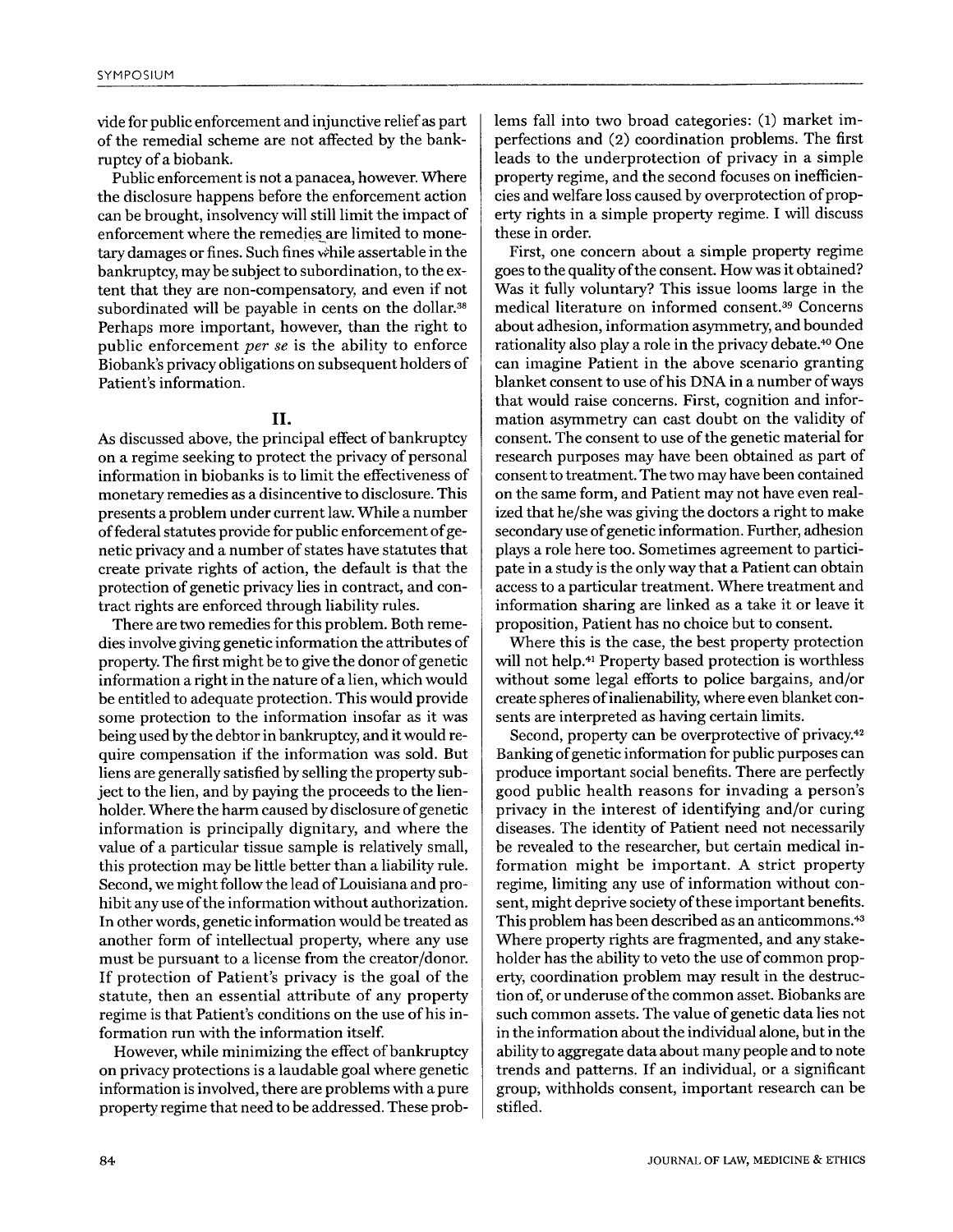#### **III.**

Thus propertization my be necessary in order to protect genetic privacy in the event of bankruptcy, but two additional components may also be necessary to strike the appropriate balance. To deal with problems like adhesion, bounded rationality, and information asymmetry, it may be necessary to police the privacy bargains struck by patients and information donors. This policing may take a number of forms. For example, it might take the form of a sticky default rule, where express consent or specific consideration are required to give effect to consent. It could also take the form of an inalienability rule, prohibiting blanket consents, and/or even prohibiting consent to certain uses of genetic information. Finally, it could take the form of a standard form license, where the terms and scope of consent are specified by law instead of private negotiation. Which of these forms should be used is beyond the scope of this article, and will probably vary significantly depending on context. 44

In addition to policing the bargain to protect individuals from overreaching or overbroad consents, it may also be necessary to limit the ability of individuals to tie up their information, and prohibit its use. The public interest in gathering information necessary to protect public health, or to develop effective therapies may trump the individual's desire to sequester genetic data. Any such limits on privacy should, of course, be narrowly tailored to a necessary public purpose, and the compulsory use of the information should carry with it privacy safeguards, such as removal of names and other identifying information.

These comments go, however, to the substance of genetic privacy rather than the remedy for violation, and this, to a certain extent, is the point. While propertization of genetic information may be a solution to the bankruptcy problem, the scope of the property right, the extent to which it is alienable, and the extent to which it is inviolate are all up for grabs. While propertization may be necessary to ensure enforcement of privacy protections, propertization is neither sufficient, nor is it possible for it to be absolute. Norm and remedy are inextricably linked in the context of genetic privacy. The answers to most of these questions are likely to be context specific. Hard bargains may need to be softened, and narrow restrictions on information use may need to be broadened. These questions will inevitably need to be answered *expost.*

In an earlier article, I suggested that any mechanism for making such *ex post* determinations would need to comprise a pair of key attributes: **(1)** mandatory muddy standardization; and (2) a collective procedure for quieting title.45 Mandatory muddy standardization deals with the fact that informed consent is not, and cannot be, about bargaining. The various ways in which tissue samples and genetic information are, and can be used, are too complex, too hard to predict, and too hard to describe, for a short conversation between Patient and Doctor to produce anything but unfortunate and random results. As such, a regime that allowed patients to specify broad types of use, but which allowed deviations from those specifications when justified by important research or therapeutic justifications makes some sense. The key point is that the source of this rule is unlikely to be bargained consent. It may take the form of a rule about deviations from, or limitations on the requirement from consent, but the rule itself is not likely to be bargained for. Moreover, while such rules may, in the first instance be legislative, or regulated, in order to work, they will need some play in the joints in order to allow decisionmakers to handle the variety of circumstances that may arise. The collective procedure for quieting title focuses on the decisionmaker. Since biobanks will, by definition contain samples from and information about many individuals, there needs to be a forum and procedure where multiple issues of consent and multiple parties can be dealt with simultaneously. That procedure must allow for representation of patient's interests, and authoritative decisions about secondary use.

In my earlier article, I suggested that a flawed, but promising model is proposed in amendments to the Bankruptcy Code. That provision, the Leahy Amendment,46 grants the holders of privacy promises a right to have their privacy expectations "adequately protected," and provides for the appointment of a "privacy ombudsmen" charged with negotiating on behalf of, and representing the interests of the people whose information is contained in the database.<sup>47</sup>

The Leahy Amendment has two principal weaknesses. First, it defers absolutely to bargained-for privacy policies where they exist. As such, it is likely to fall victim to the problems of adhesion, information asymmetry, bounded rationality and coordination described above. It also fails to define "adequate protection."<sup>48</sup> These concerns go to substance, rather than remedy. A procedure like the Leahy Amendment, if properly constructed, has the potential both to protect Patient's privacy and wishes with regard to the use of his genetic information, and to allow for flexibility over time and in changed circumstances.

#### **Conclusion**

In sum, insolvency has the potential to undercut the enforcement of privacy promises made by Biobanks, but Bankruptcy law may hold promise as a locus for developing procedures which will provide both appropriate protection and needed flexibility.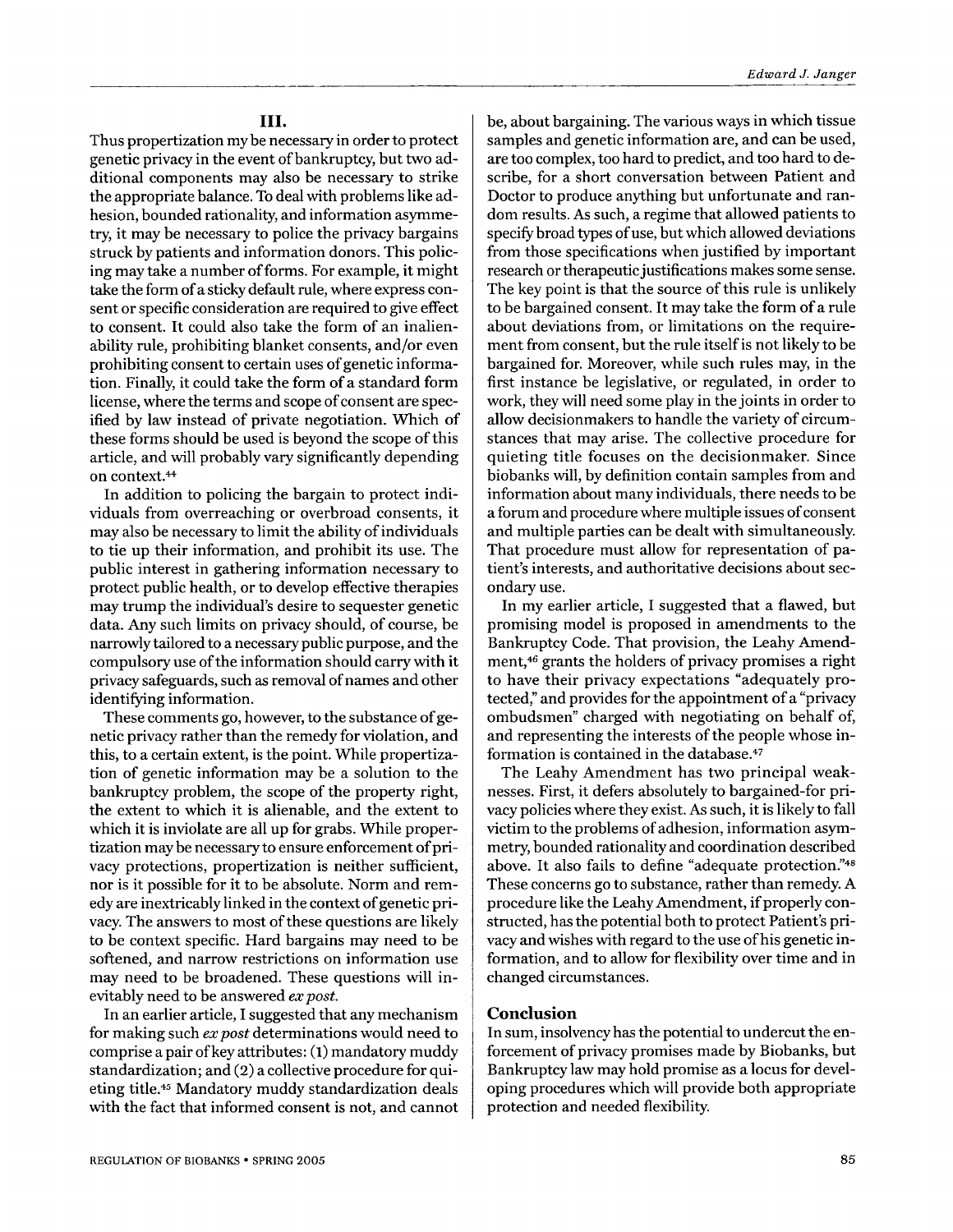#### Appendix

#### **State Genetic Privacy Laws**

| <b>State and Statute</b>                              |                                                          | Informed Consent Required to                                                                    |                                                                          |                        |                                           | Define as Personal Property<br>كمصط ومصادفا والمراقب المتلقين المتهب |                              |                                                                       |
|-------------------------------------------------------|----------------------------------------------------------|-------------------------------------------------------------------------------------------------|--------------------------------------------------------------------------|------------------------|-------------------------------------------|----------------------------------------------------------------------|------------------------------|-----------------------------------------------------------------------|
| $\sim$ 10 $\mu$ and $\mu$ and $\mu$                   | Personal Access<br>to Genetic<br>Information<br>Required | $\frac{1}{2}$ and $\frac{1}{2}$ and $\frac{1}{2}$<br>Perform/<br>Require<br><b>Genetic Test</b> | والمساريد المستندرات<br>Obtain/Access : Retain<br>Genetic<br>Information | Genetic<br>Information | <b>Disclose</b><br>Genetic<br>Information | Genetic<br>Information                                               | <b>DNA</b><br><b>Samples</b> | Specific<br>Penalties for<br>  Genetic Privacy  <br><b>Violations</b> |
| Alabama                                               |                                                          |                                                                                                 |                                                                          |                        |                                           |                                                                      |                              |                                                                       |
| Alaska                                                |                                                          | $\sqrt{}$                                                                                       |                                                                          |                        |                                           |                                                                      |                              |                                                                       |
| Arizona §20-448.02<br>Arkansas SB764                  |                                                          |                                                                                                 |                                                                          |                        | V<br>$\sqrt{ }$                           |                                                                      |                              |                                                                       |
| California Insurance §10149.1                         |                                                          |                                                                                                 |                                                                          |                        | ٧                                         |                                                                      |                              | $\sqrt{ }$                                                            |
| Colorado § 10-3-1104-7                                |                                                          |                                                                                                 |                                                                          |                        | V                                         | v                                                                    |                              | √                                                                     |
| Connecticut                                           |                                                          |                                                                                                 |                                                                          |                        |                                           |                                                                      |                              |                                                                       |
| Delaware §16.2.1220 to                                | $\sqrt{}$                                                |                                                                                                 | $\sqrt{}$                                                                | √                      | $\sqrt{ }$                                |                                                                      |                              | √                                                                     |
| \$16.2.1227                                           |                                                          |                                                                                                 |                                                                          |                        |                                           |                                                                      |                              |                                                                       |
| Florida §760.40<br>Georgia §§33-54-1 to 8             |                                                          | v                                                                                               |                                                                          |                        | ٧<br>٧                                    | $\sqrt{}$<br>√                                                       |                              |                                                                       |
| Hawaii §431-10A-118                                   |                                                          |                                                                                                 |                                                                          |                        | $\mathbf v$                               |                                                                      |                              |                                                                       |
| Idaho                                                 |                                                          |                                                                                                 |                                                                          |                        |                                           |                                                                      |                              |                                                                       |
| Illinois §410-513                                     |                                                          |                                                                                                 |                                                                          |                        | V                                         |                                                                      |                              | √                                                                     |
| Indiana                                               |                                                          |                                                                                                 |                                                                          |                        |                                           |                                                                      |                              |                                                                       |
| lowa                                                  |                                                          |                                                                                                 |                                                                          |                        |                                           |                                                                      |                              |                                                                       |
| Kansas                                                |                                                          |                                                                                                 |                                                                          |                        |                                           |                                                                      |                              |                                                                       |
| Kentucky<br>Louisiana §22:213.7;                      |                                                          |                                                                                                 |                                                                          |                        | $\sqrt{ }$                                | $\sqrt{ }$                                                           |                              | √                                                                     |
| §40:1299.6                                            |                                                          |                                                                                                 |                                                                          |                        |                                           |                                                                      |                              |                                                                       |
| Maine                                                 |                                                          |                                                                                                 |                                                                          |                        |                                           |                                                                      |                              |                                                                       |
| Maryland Ins §27-909                                  |                                                          |                                                                                                 |                                                                          |                        | V                                         |                                                                      |                              |                                                                       |
| Labor & Emp §49B-15 and 16                            |                                                          |                                                                                                 |                                                                          |                        |                                           |                                                                      |                              |                                                                       |
| Massachusetts §111.70G                                |                                                          | V                                                                                               |                                                                          |                        | V                                         |                                                                      |                              | $\sqrt{ }$                                                            |
| Michigan §333.17020<br>\$333.17520                    |                                                          | $\sqrt{}$                                                                                       |                                                                          |                        |                                           |                                                                      |                              |                                                                       |
| Minnesota                                             |                                                          |                                                                                                 |                                                                          |                        |                                           |                                                                      |                              |                                                                       |
| Mississippi                                           |                                                          |                                                                                                 |                                                                          |                        |                                           |                                                                      |                              |                                                                       |
| Missouri §375.1309                                    |                                                          |                                                                                                 |                                                                          |                        | $\sqrt{ }$                                |                                                                      |                              | √                                                                     |
| Montana                                               |                                                          |                                                                                                 |                                                                          |                        |                                           |                                                                      |                              |                                                                       |
| Nebraska §71-1, 104.1                                 |                                                          |                                                                                                 |                                                                          |                        |                                           |                                                                      |                              |                                                                       |
| Nevada §629.101 to                                    | V                                                        |                                                                                                 | V                                                                        | $\sqrt{ }$             | $\sqrt{}$                                 |                                                                      |                              |                                                                       |
| \$629.201<br>New Hampshire §141-H:2                   |                                                          |                                                                                                 |                                                                          |                        | ٧                                         |                                                                      |                              |                                                                       |
| New Jersey §10:5-43 to                                |                                                          |                                                                                                 | $\sqrt{}$                                                                | $\sqrt{ }$             |                                           |                                                                      |                              | √                                                                     |
| $$10:5-49$                                            |                                                          |                                                                                                 |                                                                          |                        |                                           |                                                                      |                              |                                                                       |
| New Mexico §24-21-1 to                                | √                                                        | $\sqrt{ }$                                                                                      | $\checkmark$                                                             | $\sqrt{ }$             | $\sqrt{}$                                 |                                                                      |                              |                                                                       |
| $24 - 21 - 7$                                         |                                                          |                                                                                                 |                                                                          |                        |                                           |                                                                      |                              |                                                                       |
| New York CVR §79-L                                    |                                                          | $\sqrt{ }$                                                                                      |                                                                          | $\sqrt{ }$             | $\sqrt{ }$                                |                                                                      |                              |                                                                       |
| North Carolina<br>North Dakota                        |                                                          |                                                                                                 |                                                                          |                        |                                           |                                                                      |                              |                                                                       |
| Ohio                                                  |                                                          |                                                                                                 |                                                                          |                        |                                           |                                                                      |                              |                                                                       |
| Oklahoma                                              |                                                          |                                                                                                 |                                                                          |                        |                                           |                                                                      |                              |                                                                       |
| Oregon § 192.531 to                                   | $\sqrt{ }$                                               |                                                                                                 | ν                                                                        | $\sqrt{ }$             | v                                         |                                                                      |                              | √                                                                     |
| 192.549; SB 618                                       |                                                          |                                                                                                 |                                                                          |                        |                                           |                                                                      |                              |                                                                       |
| Pennsylvania<br>Rhode Island §27-18-52,               |                                                          |                                                                                                 |                                                                          |                        | $\overline{\sqrt{} }$                     |                                                                      |                              |                                                                       |
| 52.3, §27-19-44, 44.1, §27-                           |                                                          |                                                                                                 |                                                                          |                        |                                           |                                                                      |                              |                                                                       |
| 20-39. 39. 1, §27-41-53, 53. 1                        |                                                          |                                                                                                 |                                                                          |                        |                                           |                                                                      |                              |                                                                       |
| South Carolina §38-93-10 to                           |                                                          | $\sqrt{ }$                                                                                      |                                                                          |                        | $\sqrt{}$                                 |                                                                      |                              | v.                                                                    |
| \$38-93-60                                            |                                                          |                                                                                                 |                                                                          |                        |                                           |                                                                      |                              |                                                                       |
| South Dakota SBI                                      |                                                          | $\sqrt{ }$                                                                                      |                                                                          |                        |                                           |                                                                      |                              |                                                                       |
| Tennessee                                             |                                                          |                                                                                                 |                                                                          |                        |                                           |                                                                      |                              |                                                                       |
| Texas Vernon's Civil §9031<br>Utah <sup>1</sup> HB 56 |                                                          |                                                                                                 |                                                                          |                        | $\sqrt{ }$                                |                                                                      |                              |                                                                       |
| Vermont §18:9331 to                                   |                                                          | $\sqrt{ }$                                                                                      |                                                                          |                        | $\overline{\sqrt{} }$                     |                                                                      |                              |                                                                       |
| \$18:9335                                             |                                                          |                                                                                                 |                                                                          |                        |                                           |                                                                      |                              |                                                                       |
| Virginia §38.2-508.4                                  |                                                          |                                                                                                 |                                                                          |                        | $\sqrt{ }$                                |                                                                      |                              |                                                                       |
| Washington <sup>2</sup> SB 5207                       |                                                          |                                                                                                 |                                                                          |                        | $\sqrt{}$                                 |                                                                      |                              |                                                                       |
| <b>West Virginia</b>                                  |                                                          |                                                                                                 |                                                                          |                        |                                           |                                                                      |                              |                                                                       |
| <b>Wisconsin</b>                                      |                                                          |                                                                                                 |                                                                          |                        |                                           |                                                                      |                              |                                                                       |
| Wyoming<br>Total                                      | 4                                                        |                                                                                                 | 5                                                                        | 6                      | 25                                        | $\overline{\mathbf{4}}$                                              | $\mathbf{0}$                 | 17.                                                                   |
|                                                       |                                                          |                                                                                                 |                                                                          |                        |                                           |                                                                      |                              |                                                                       |

**I,** Limits disclosures of and access to genetic information by employers and insurers. 2. Requires written authorization only Source: NCSL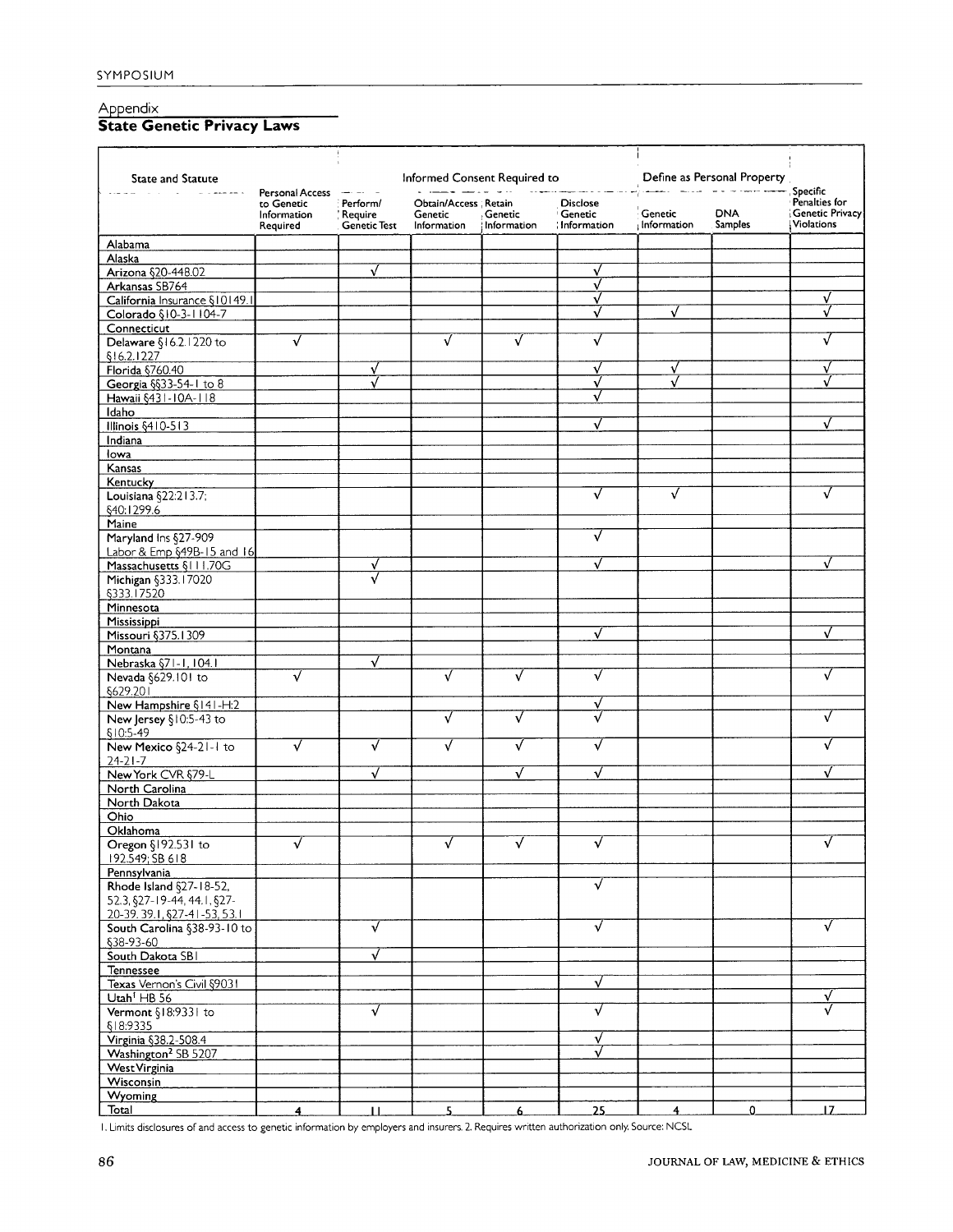#### References

- 1. M. A. Rothstein, "Genetic Privacy and Confidentiality: Why They Are So Hard to Protect,"Journal *ofLaw, Medicine, & Ethics* 26, no. 3 (1998): 198-204 ("If a third party has enough leverage and economic power, it can go to an individual and require him/her to execute a release that authorizes a physician to release the medical records to a third party."); M. R. Anderlick and M. A. Rothstein, "Privacy and Confidentiality of Genetic Information: What rules for the New *Science?"Annual Review of Genomics and Genetics* (2001- 2): 401-33.
- 2. For a discussion of the effects of bankruptcy on privacy, see **E.** J. Janger, "Muddy Property: Generating and Protecting Information Privacy Norms in Bankruptcy," *William & Mary Law Review* 44 (2003): 1801-1881; see also E. J. Janger, "Privacy Property, Information Costs and the Anticommons," *Hastings Law Review 54* (2003): 899-929
- 3. L. M. LoPucki, "The Death of Liability," *Yale Law Journal 106 (1996):* 1-91, at 3. LoPucki analogizes the liability-based enforcement of rights to a card game:

Think of the liability system as a poker game...Players risk their chips, that is, their wealth, by tossing them into the pot, that is, investing them in liability-generating economic activity. Chips contributed to the pot are at risk of loss; the system can take them to satisfy liability. Chips withheld are not at risk.

- 4. The focus of regulation in healthcare is often phrased in terms of "informed consent." P. H. Schuck, "Rethinking Informed Consent;' *Yale Law Journal* 103 (1994): 899-959; Rothstein, "Genetic Privacy," *supra* note 1: ("I believe less emphasis should be placed on regulating procedures for disclosure of information by physicians and other holders of medical records and more detailed focus placed on the circumstances surrounding the acquisition of the information by third parties. Who are these third parties? What need **do** they have for the information?")
- 5. As I will discuss below, "property" regimes can operate either as a 'veto" on transfer, or as an encumbrance that runs with the item.
- 6. Janger, "Muddy Property," *supra* note 2, at 1852: ("Property rule or liability rule, the result is the same. Customers give their information away for free.").
- 7. Janger, "Anticommons," *supra* note 2: at 921-22.
- 8. G. Calabresi and A. D. Melamed, "Property Rules, Liability Rules, and Inalienability: One View of the Cathedral;' *Harvard Law Review* 85 (1972): 1089-1128, at 1089.
- *9. Id.*
- **10.** H. Hansmann and R. Kraakman, "Property, Contract, and Verification: The Numerous Clauses Problem and the Divisibility of Rights," *Journal of Legal Studies* 31 (2002): 373-420, at 378.
- *11. Id.*
- 12. Restatement (Second) of Contracts § 344 (1979) ("Judicial remedies [for breach of contract] serve to protect.. .his 'expectation interest,' which is his interest in having the benefit of his bargain by being put in as good a position as he would have been in had the contract been performed...."). In the absence of a statute allowing for statutory or punitive damages, or a separate tort cause of action, the financial incentives associated with a liability regime are likely to understate the actual harm caused by a sale of data. *See Stern v. Delphi Internet Services Corp.,* 626 N.Y.S.2d. 694 (N.Y. Sup. Ct. 1995) (detailing an unsuccessful attempt to use misappropriation theory to sue electronic bulletin board); D. B. Dobbs, *The Law of Torts* (West: Saint Paul, 2000): 1198-1200.
- 13. Restatement (Second) of Contracts § 359 ("Specific performance **...will** not be ordered if damages would be adequate to protect the expectation interest of the injured party.").
- 14. Janger, "Muddy Property," *supra* note 2, at 1832-35.
- 15. Janger, 'Anticommons," *supra* note 2, at 1823. See also W. W. Miller, Jr. and M. A. O'Rourke, "Bankruptcy Law v. Privacy Rights: Which Holds the Trump Card?" *Houston Law Review* 38 (2001): 777-854, at 799-807 (noting that while privacy policies may be enforceable as contracts, the damages are likely to be difficult to calculate).
- 16.15 U.S.C. § 45(a)(1) (2000).
- 17. *In re Toysmart.com,* LLC, No. 00-13995-CJK (Bankr. D. Mass. filed June 9, 2000). Stipulation and [Proposed] Order Establishing Conditions on Sale of Customer Information, presented by Toysmart.com, LLC and the Federal Trade Commission, reprinted *Workouts & Bankruptcies in the E-commerce Economy* 247, J. Samet and J. Walshe Murray eds. (New York: Practicing Law Institute, 2001) (reproducing a stipulation and proposed order placing conditions on the sale of customer information by Toysmart.com).
- 18. Texas Business and Commerce code § 17.50(b) (2004).
- 19. 45 C.F.R. Parts 160, 164.
- 20. S. Shavell, "The Judgment Proof Problem," *InternationalReview ofLaw & Economics* 6 (1986): 45-58, at *45* ("An injurer will treat liability that exceeds his assets as imposing an effective financial penalty only equal to his **assets.....**
- 21. 11 U.S.C. § 362.
- 22. 11 U.S.C. § 524.
- 23. 11 U.S.C. § 502 (allowed unsecured claims), 726 (distribution of estate property).
- 24. 11 U.S.C. § *365.*
- 25. V. Countryman, "Executory Contracts in Bankruptcy: Part I," *Minnesota Law Review* 57(1973): 439-491, at 465,471 n. 121; J.L. Westbrook, "A Functional Analysis of Executory Contracts," Min*nesota Law Review* 74 (1989): 227-337, at 255. Michael Andrew reaches a similar result by a slightly different route. Under his approach, executory contracts are not binding upon the estate until assumed. According to Professor Andrew:

[T]he supposed "rule" that there is no specific performance in bankruptcy is actually just a consequence of the fact that the estate itself is not, absent assumption, bound by the debtor's contracts. Not only is there no right of specific performance of an unassumed contract against the estate, there is likewise no right to recover damages against the estate itself-i.e., administratively. The estate is simply not a party to the contract.

M. T. Andrew, "Executory Contracts in Bankruptcy: Understanding 'Rejection," *University of Colorado Law Review 59* (1988): 845-932, 920-21.

- 26. J. L. Westbrook, **"A** Functional Analysis of Executory Contracts," *Minnesota Law Review* 74 (1989): 227-337, at *246* ("The first concrete consequence of the equality principle is that the trustee can breach (reject) a contract profitably far more often than can other contract parties because the trustee pays only a fraction of contract damages rather than the full amount of the Other Party's breach loss. From that simple proposition flows most of the economic "magic" associated with bankruptcy contract doctrine') *See also,* M. T. Andrew, "Executory Contracts Revisited: A Reply to Professor Westbrook," *University of Colorado Law Review 62* (1991): 1-35 ("But while unnecessary, rejection is also harmless: It does not make the contract obligation somehow vanish, and its 'breach' consequence does nothing more than create a claim. Thus, whether the contract is 'executory' or not, the result is the same: The non-debtor party has a claim.").
- 27. **11** U.S.C. § 506.
- 28. 11 U.S.C. § 724.
- 29. 11 U.S.C. § 363(f).
- *30. Id.*
- 31. 11 U.S.C. § 363(e).
- 32. *See Gouveia v. Tazbir,* 37 F.3d 295, 299 (7th Cir. 1994) (holding that debtor is unable to sell land free and clear of restrictive covenants).
- 33. 362 F.3d 603 (9th Cir. 2003).
- 34. 322 F.3d 283 (3rd Cir. 2003).
- 35. 327 F.3d 537 (7th Cir. 2003).
- 36. For an extreme example, see Precision Industries, Inc. v. Qualitech SBQ, LLC, 327 F.3d 537 (7th Cir., 2003), reh'g denied, 2003 U.S. App. LEXIS 10626 (7th Cir., May 7, 2003), where a debtor was allowed to sell leases under section 363(f) without formally assuming or assignint them under section 365.

- 38. 1 U.S.C. § **510(c).**
- *39. Canterbury v. Spence,* 464 F.2d 772 (1972). For a discussion of in-

<sup>37. 11</sup> U.S.C. § 362(b)(4).